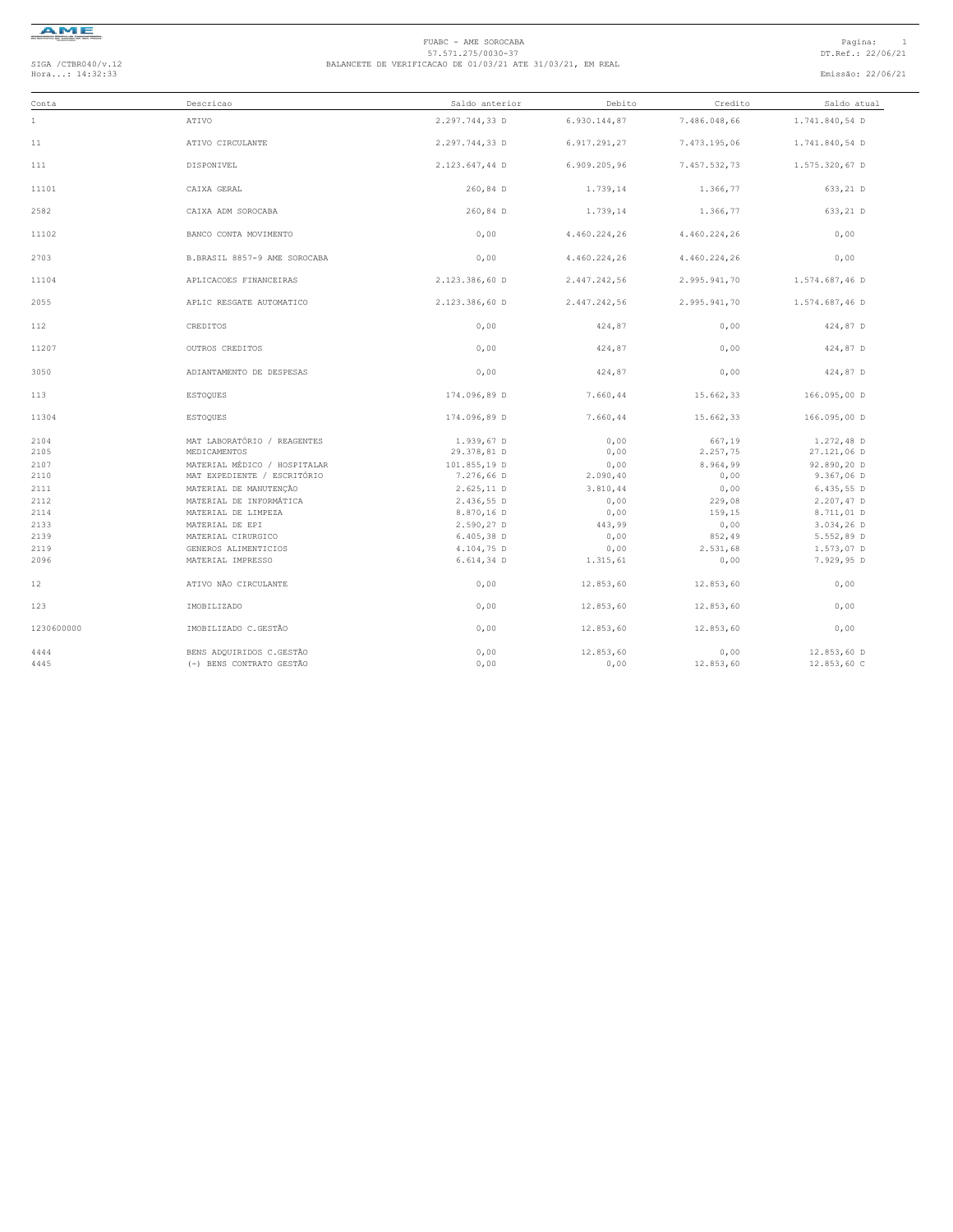

## FUABC - AME SOROCABA<br>57.571.275/0030-37<br>Hora...: 14:32:33 DT.Ref.: 22/06/21 BALANCETE DE VERIFICACAO DE 01/03/21 ATE 31/03/21, EM REAL<br>Hora...: 14:32:33 Emissão: 22/06/21

| Conta | Descricao                              | Saldo anterior | Debito       | Credito      | Saldo atual    |
|-------|----------------------------------------|----------------|--------------|--------------|----------------|
| 2     | PASSIVO                                | 2.046.583,79 C | 2.041.291.12 | 1.794.850.32 | 1.800.142,99 C |
| 21    | PASSIVO CIRCULANTE                     | 594.175,71 C   | 2.041.291,12 | 1.794.850,32 | 347.734,91 C   |
| 211   | EXIGIVEL A CURTO PRAZO                 | 594.175,71 C   | 2.041.291,12 | 1.794.850,32 | 347.734,91 C   |
| 21102 | OBRIGAÇÕES C/FORNECEDORES              | 82.417,54 C    | 1.133.733,14 | 1.149.271,83 | 97.956,23 C    |
| 5086  | FORNECEDOR / PREST. SERVICOS           | 82.417,54 C    | 1.133.733,14 | 1.149.271,83 | 97.956,23 C    |
| 21103 | OBRIGAÇÕES FISCAIS C/ FORNECEDORES     | 25.756,78 C    | 35.301,23    | 43.936,90    | 34.392,45 C    |
| 5019  | IRRF S/SERVICO A RECOLHER              | 6.253,72 C     | 8.578,73     | 10.682,86    | 8.357,85 C     |
| 5058  | INSS S/SERVIÇO A RECOLHER              | 66,00 C        | 66,00        | 66,00        | 66,00 C        |
| 5091  | ISSON S/SERVICO A RECOLHER             | 30,00 C        | 0,00         | 0,00         | 30,00 C        |
| 5093  | COFINS S/SERVICO A RECOLHER            | 19.407,06 C    | 26.656,50    | 33.188,04    | 25.938,60 C    |
| 21104 | OBRIGAÇÕES COM PESSOAL                 | 377.211,80 C   | 752.221,67   | 474.847,34   | 99.837,47 C    |
| 5002  | SALARIOS A PAGAR                       | 311.078,94 C   | 737.394,35   | 426.315,41   | 0,00           |
| 5037  | PENSÃO ALIMENTICIA A PAGAR             | 692,61 C       | 1.080,10     | 387,49       | 0,00           |
| 5064  | RESCISÃO DE CONTRATO A PAGAR           | 0,00           | 13.747,22    | 13.747,22    | 0,00           |
| 5026  | PROVISAO 13° SALARIO                   | 65.440,25 C    | 0,00         | 34.397,22    | 99.837,47 C    |
| 21105 | OBRIGAÇÕES SOCIAIS C/PESSOAL           | 56.182,39 C    | 58.132,53    | 58.365,23    | 56.415,09 C    |
| 5054  | IRRF S/FOLHA A RECOLHER                | 22.598,90 C    | 22.598,90    | 22.260,10    | 22.260,10 C    |
| 5080  | CONTRIBUIÇÃO SINDICAL A RECOLHER       | 90,00 C        | 0,00         | 0,00         | 90,00C         |
| 5039  | INSS S/FOLHA A RECOLHER                | 33.493,49 C    | 35.533,63    | 36.105,13    | 34.064,99 C    |
| 21106 | ENCARGOS COM PESSOAL                   | 31.594,09 C    | 40.889,44    | 41.465,75    | 32.170,40 C    |
| 5001  | FGTS S/FOLHA A RECOLHER                | 31.594,09 C    | 31.594,09    | 32.170,40    | 32.170,40 C    |
| 5065  | FGTS S/RESCISÃO DE CONTRATO A RECOLHER | 0,00           | 9.295,35     | 9.295,35     | 0,00           |
| 21199 | OBRIGAÇÕES DIVERSAS                    | 21.013.11 C    | 21.013,11    | 26.963,27    | 26.963,27 C    |
| 5062  | RATEIO ADM A PAGAR                     | 21.013,11 C    | 21.013,11    | 19.555,71    | 19.555,71 C    |
| 5032  | TRANSF INTERNAS A PAGAR                | 0,00           | 0,00         | 7.407,56     | 7.407,56 C     |
| 28    | PATRIMONIO LIQUIDO                     | 1.452.408,08 C | 0,00         | 0,00         | 1.452.408,08 C |
| 281   | PATRIMONIO LIQUIDO                     | 1.452.408,08 C | 0,00         | 0,00         | 1.452.408,08 C |
| 28101 | PATRIMONIO LIQUIDO                     | 1.452.408,08 C | 0,00         | 0,00         | 1.452.408,08 C |
| 9900  | PATRIMONIO SOCIAL                      | 1.452.408,08 C | 0,00         | 0,00         | 1.452.408,08 C |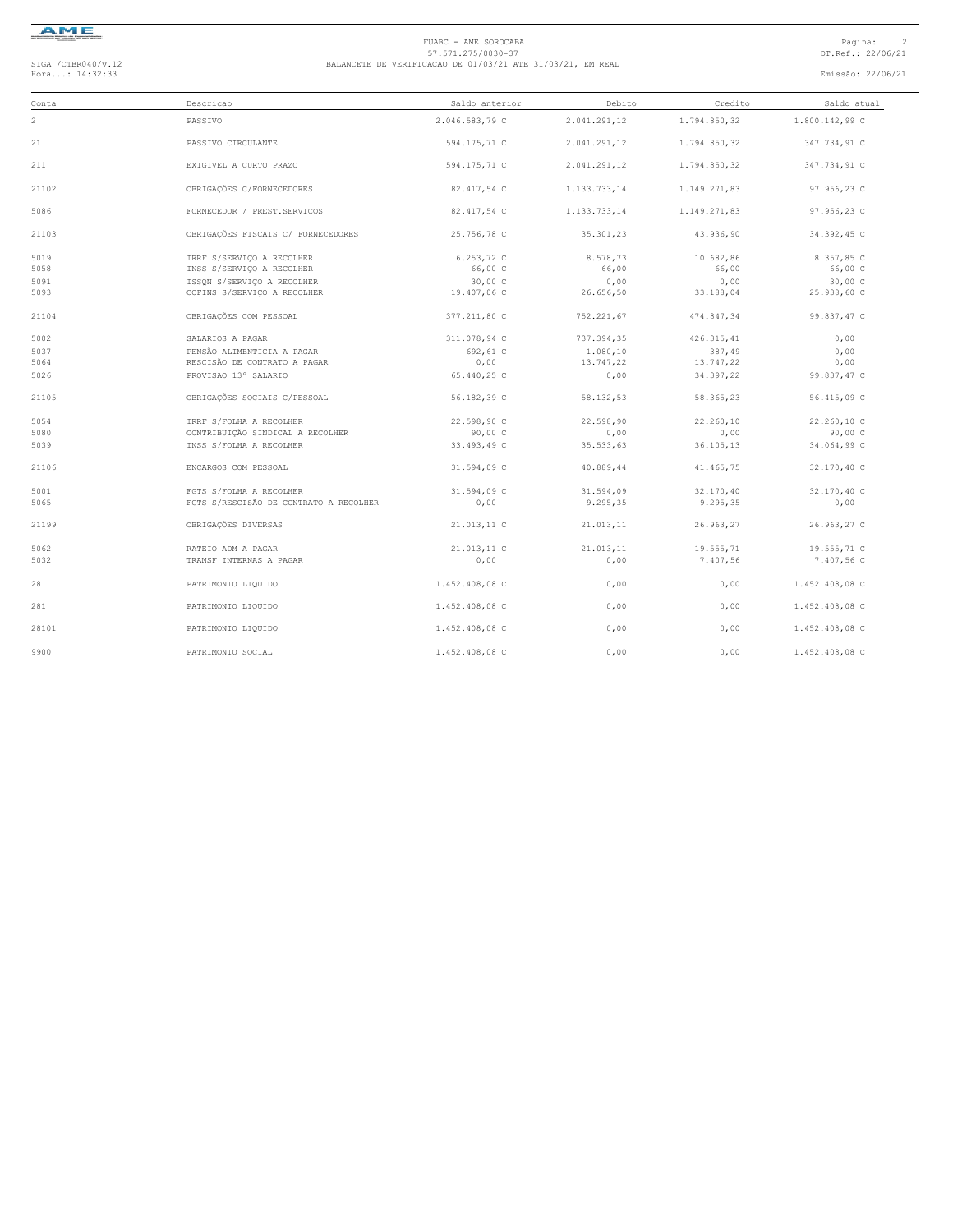

# FUABC - AME SOROCABA<br>57.571.275/0030-37<br>Hora...: 14:32:33 DT.Ref.: 22/06/21 BALANCETE DE VERIFICACAO DE 01/03/21 ATE 31/03/21, EM REAL<br>Hora...: 14:32:33 Emissão: 22/06/21

| Conta | Descricao                 | Saldo anterior | Debito | Credito      | Saldo atual    |
|-------|---------------------------|----------------|--------|--------------|----------------|
| 3     | RECEITAS                  | 2.927.729,80 C | 0,00   | 1.464.453,14 | 4.392.182,94 C |
| 32    | RECEITAS DE SAUDE         | 2.927.305,22 C | 0,00   | 1.463.652,61 | 4.390.957,83 C |
| 323   | CONVENIOS HOSPITALARES    | 2.927.305,22 C | 0,00   | 1.463.652,61 | 4.390.957,83 C |
| 32302 | GOVERNO DO ESTADO DE SP   | 2.927.305,22 C | 0,00   | 1.463.652,61 | 4.390.957,83 C |
| 6311  | AME SOROCABA              | 2.927.305,22 C | 0,00   | 1.463.652,61 | 4.390.957,83 C |
| 33    | RECEITAS FINANCEIRAS      | 424,58 C       | 0,00   | 800,36       | 1.224,94 C     |
| 331   | APLICAÇÕES FINANCEIRAS    | 424,58 C       | 0,00   | 800,36       | 1.224,94 C     |
| 33101 | JUROS DE APLICAÇÃO        | 424,58 C       | 0,00   | 800, 36      | 1.224,94C      |
| 6054  | JUROS DE APLICACAO        | 424,58 C       | 0,00   | 800,36       | 1.224,94 C     |
| 34    | RECEITAS NÃO OPERACIONAIS | 0,00           | 0,00   | 0,17         | $0,17$ C       |
| 341   | REC NÃO ASSISTENCIAIS     | 0,00           | 0,00   | 0,17         | $0,17$ C       |
| 34199 | OUTRAS RECEITAS           | 0,00           | 0,00   | 0,17         | $0,17$ C       |
| 6009  | DESCONTOS OBTIDOS         | 0,00           | 0,00   | 0,17         | $0,17$ C       |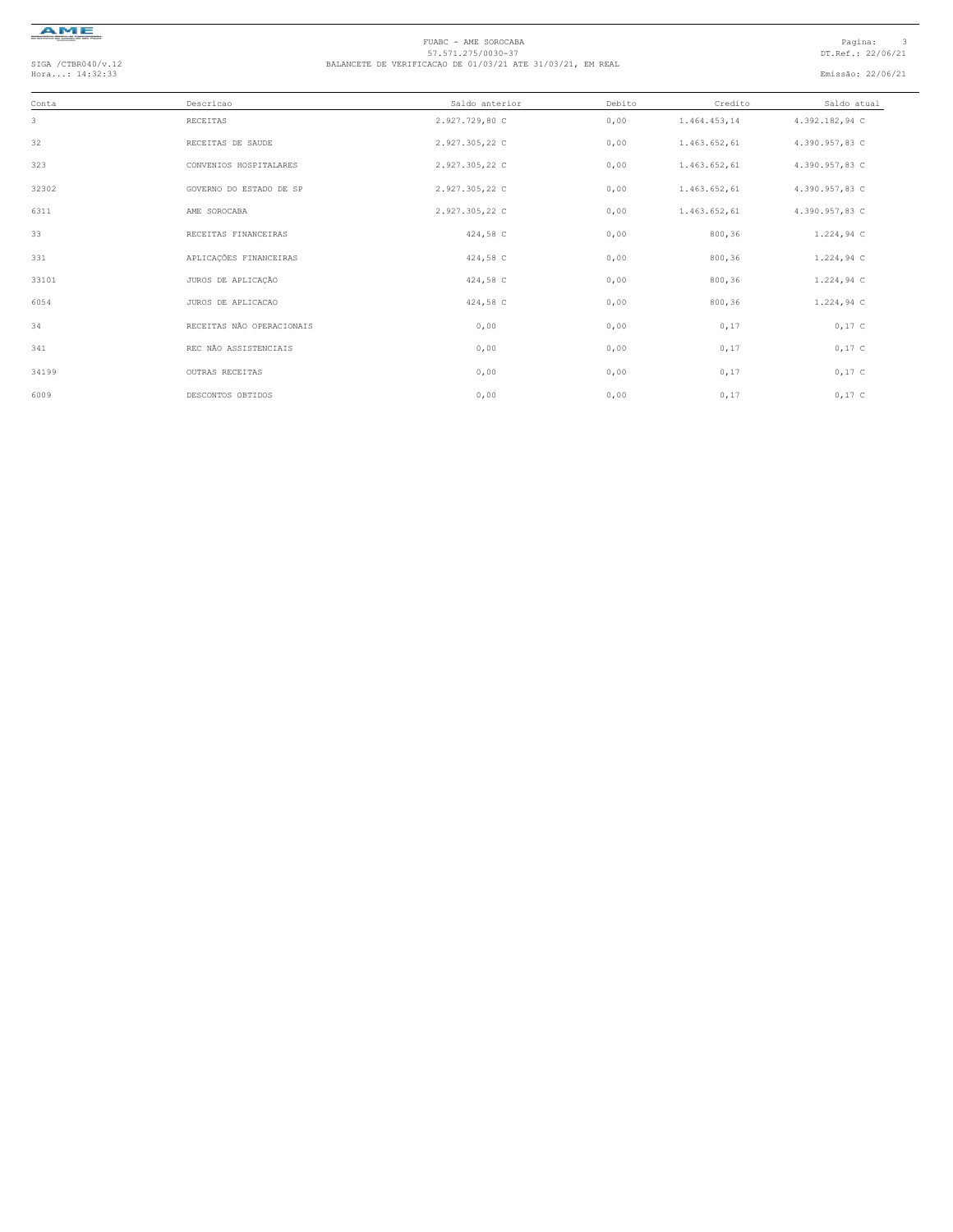

## FUABC - AME SOROCABA<br>57.571.275/0030-37<br>Hora...: 14:32:34 DT.Ref.: 22/06/21 BALANCETE DE VERIFICACAO DE 01/03/21 ATE 31/03/21, EM REAL<br>Hora...: 14:32:34 Emissão: 22/06/21

| Conta        | Descricao                                 | Saldo anterior             | Debito                | Credito      | Saldo atual    |
|--------------|-------------------------------------------|----------------------------|-----------------------|--------------|----------------|
| 4            | CUSTOS                                    | 2.676.569,26 D             | 1.830.176,40          | 56.260,27    | 4.450.485,39 D |
| 41           | DESPESAS OPERACIONAIS                     | 2.676.569,26 D             | 1.830.176,40          | 56.260,27    | 4.450.485,39 D |
| 411          | DESPESAS COM MATERIAIS                    | 166.389,44 D               | 141.853.77            | 8.290,22     | 299.952,99 D   |
| 41101        | MATERIAL HOSPIT/AMBULAT                   | 132.268,62 D               | 113.064,27            | 629,78       | 244.703.11 D   |
| 7003         | MATERIAL DE AMBULATORIO                   | $3.849, 14$ D              | 1.201, 40             | 0,00         | $5.050, 54$ D  |
| 7004         | MATERIAL CIRURGICO                        | 34.930,95 D                | 22.026,34             | 0,00         | 56.957,29 D    |
| 7008         | MATERIAL DE LABORATORIO                   | 2.325,99 D                 | 667,19                | 0,00         | 2.993,18 D     |
| 7009         | MAT DE LIMPEZA E HIGIENE                  | 16.680,62 D                | 11.872,30             | 0,00         | 28.552,92 D    |
| 7018         | MEDICAMENTOS                              | 24.953,90 D                | 15.330,23             | 0,00         | 40.284,13 D    |
| 7019         |                                           |                            |                       |              |                |
|              | GASES MEDICINAIS                          | $1.175, 30$ D              | 692,65                | 0,00         | 1.867,95 D     |
| 7033         | MAT MEDICO HOSPITALAR                     | 43.969,19 D                | 49.844,08             | 0,00         | 93.813,27 D    |
| 7533         | PEÇAS E ACESSORIOS                        | 934,16 D                   | 0,00                  | 0,00         | 934,16 D       |
| 7010         | DESPESA C/INVENTARIO ALMOX                | 0,00                       | 4.496,00              | 0,00         | 4.496,00 D     |
| 7027         | MATERIAL DE ENFERMAGEM                    | 3.429,42 D                 | 5.641,52              | 0,00         | 9.070,94 D     |
| 7028         | MATERIAL ODONTOLOGICO                     | 0,00                       | 33,00                 | 0,00         | $33,00$ D      |
| 7037         | MATERIAL DE HIGIENE                       | 19,95 D                    | 1.259,56              | 629,78       | 649,73 D       |
| 41102        | MATERIAL CONSUMO ADMINISTRATIVO           | 34.120,82 D                | 28.789,50             | 7.660,44     | 55.249,88 D    |
| 7002         | GENEROS ALIMENTICIOS                      | 5.749,92 D                 | 3.629,06              | 0,00         | 9.378,98 D     |
| 7005         | MATERIAL DE CONSUMO                       | 8.806,09 D                 | 1.434,38              | 0,00         | 10.240,47 D    |
| 7007         | MATERIAL EXPEDIENTES E ESCRITORIOS        | 14.275,50 D                | 10.315,27             | 2.090, 40    | 22.500,37 D    |
| 7559         | PLACAS E SINALIZAÇÃO                      | 0,00                       | 1.524,00              | 0,00         | 1.524,00 D     |
|              |                                           |                            |                       |              |                |
| 7020         | MAT PARA INFORMATICA                      | 138,27 D                   | 1.998,38              | 0,00         | 2.136,65 D     |
| 7023         | MAT PREVEN DE ACIDENTES                   | 956,25 D                   | 1,682,60              | 443,99       | 2.194,86 D     |
| 7029         | FERRAMENTAS E UTENSILIOS                  | $312,30$ D                 | 0,00                  | 0,00         | $312,30$ D     |
| 7030         | APARELHOS ELETR ELETRON                   | 0,00                       | 306,32                | 0,00         | 306,32 D       |
| 8003         | CONSERVAÇÃO E REPAROS                     | 1.986,32 D                 | 5.333,99              | 3.810,44     | 3.509,87 D     |
| 7038         | MATERIAL IMPRESSO                         | 1.896,17 D                 | 2.565,50              | 1.315,61     | 3.146,06 D     |
| 412          | PRESTADORES DE SERVIÇOS                   | 1.450.986,96 D             | 917.330,22            | 0,05         | 2.368.317,13 D |
| 41201        | MANUT/PREVENÇÃO / INSTAL                  | 4.764,00 D                 | 3.346,82              | 0,00         | 8.110,82 D     |
| 7502         | ACESSORIOS E EQUIPAM HOSPITALAR           | 714,00 D                   | 0,00                  | 0,00         | 714,00 D       |
| 7505         | CONS PREDIAL ELETR/HIDR                   | 70,00 D                    | 0,00                  | 0,00         | 70,00 D        |
| 7507         | CONSERVAÇÃO DE APARELHOS                  | 3.980,00 D                 | 3.346,82              | 0,00         | 7.326,82 D     |
| 41202        | SERVICOS HOSPIT/AMBULAT                   | 1.285.286,54 D             | 768.459,89            | 0,04         | 2.053.746,39 D |
| 7520         | SERV TECN HOSPITALARES                    | 580.543,73 D               | 404.323,00            | 0,02         | 984.866,71 D   |
| 7547         | LOCAÇÃO DE CILINDROS                      | 371,80 D                   | 371,80                | 0,00         | 743,60 D       |
| 7564         | SERV ENDOSCOPIA                           | 64.500,00 D                | 64.500,00             | 0,00         | 129.000,00 D   |
|              |                                           |                            |                       |              | 672,00 D       |
| 7567<br>7563 | SERV VIGILANCIA<br>SERV NEFROLOGIA        | 336,00 D<br>10.675,00 D    | 336,00                | 0,00<br>0,00 | 10.675,00 D    |
|              |                                           |                            | 0,00                  |              |                |
| 7573         | SERV CARDIOLOGIA                          | 94.592,00 D                | 43.387,00             | 0,00         | 137.979,00 D   |
| 7589         | SERV SEGURANÇA TRABALHO                   | 790,00 D                   | 719,00                | 0,00         | $1.509,00$ D   |
| 7596         | SERV LOCAÇÃO EQUIP HOSPITALAR             | 8.579,51 D                 | 9.000,00              | 0,00         | 17.579,51 D    |
| 7612         | SERV OFTALMOLOGIA                         | 125.836,95 D               | 58.533.48             | 0,00         | 184.370,43 D   |
| 7614         | SERV ANESTESIOLOGIA                       | 27.540,00 D                | 10.880,00             | 0,00         | 38.420,00 D    |
| 7621         | SERV ELETRONEUROMIOGRAFIA                 | 24.050,00 D                | 16.465,00             | 0,00         | 40.515,00 D    |
| 7552         | SERV ENDOCRINOLOGIA                       | 40.887,50 D                | 18.347,50             | 0,01         | 59.234,99 D    |
| 7555         | SERV UROLOGIA                             | 85.715,00 D                | 31.870,01             | 0,00         | 117.585,01 D   |
| 7556         | SERV MASTOLOGIA                           | 25.575,00 D                | 10.395,00             | 0,00         | 35.970,00 D    |
| 7557         | SERV ORTOPEDIA                            | 37.560,00 D                | 18.990,00             | 0,01         | 56.549,99 D    |
| 7571         | SERV DERMATOLOGIA                         | 66.090,00 D                | 38.125,00             | 0,00         | 104.215,00 D   |
| 7572         | SERV OTORRINO                             | 38.217,45 D                | 19.087,80             | 0,00         | 57.305,25 D    |
|              |                                           |                            |                       |              |                |
| 7578<br>7604 | SERV NEUROLOGIA<br>SERV GASTROENTEROLOGIA | 32.966,60 D<br>20.460,00 D | 15.869,30<br>7.260,00 | 0,00         | 48.835,90 D    |
|              |                                           |                            |                       | 0,00         | 27.720,00 D    |
| 41203        | APOIO TECNICO                             | 16.847,69 D                | 37.938,84             | 0,01         | 54.786,52 D    |
| 7583         | SERV MANUTENÇÃO PREDIAL                   | 468,00 D                   | 18.882,00             | 0,00         | 19.350,00 D    |
| 7586         | SERV LAVANDERIA HOSPITALAR                | 5.290,28 D                 | 10.991,10             | 0,00         | 16.281,38 D    |
| 7588         | SERV MOTORISTA                            | 809,01 D                   | 1.132,99              | 0,00         | 1.942,00 D     |